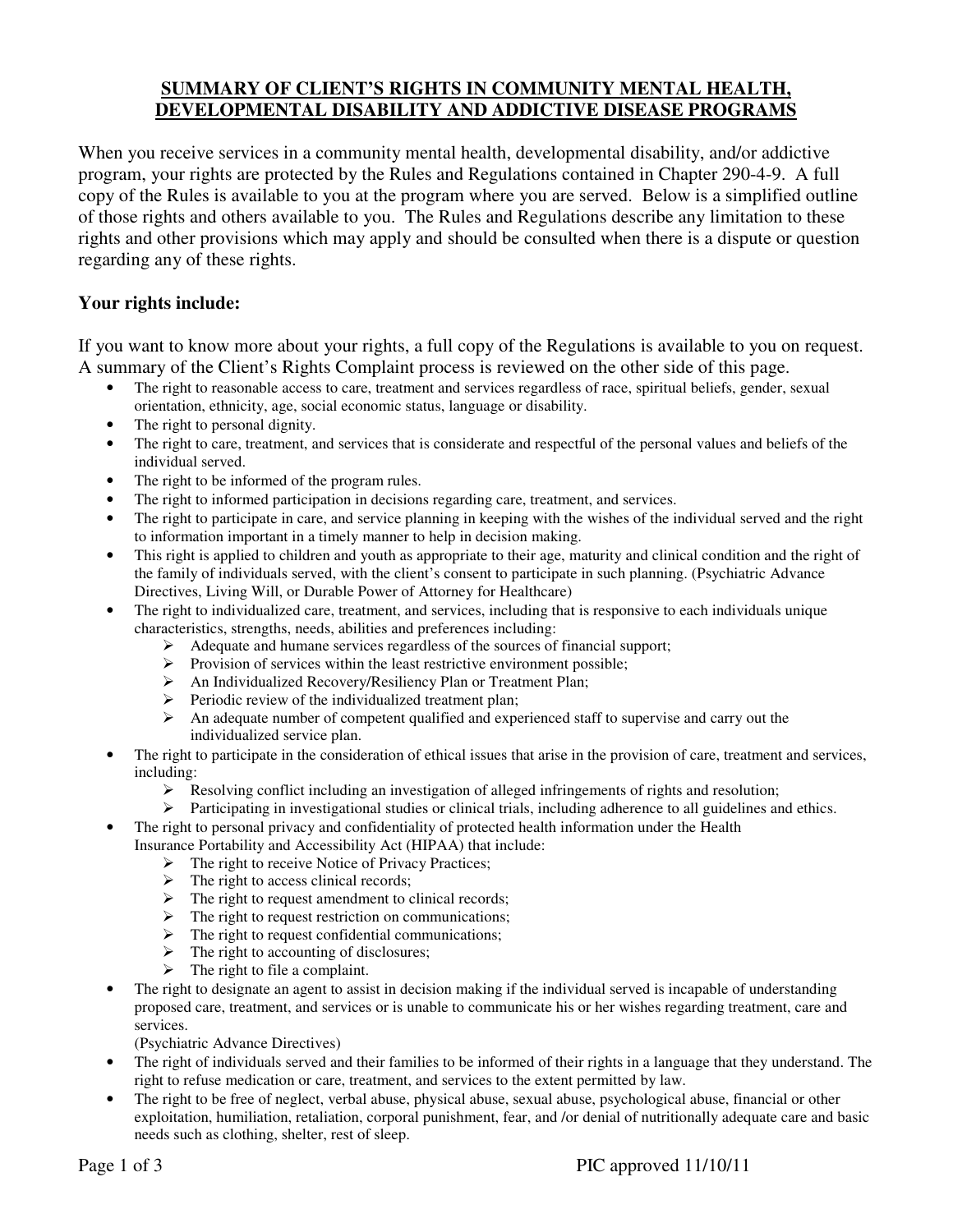- The right to see the licensing report completed by the Department of Human Services.
- The right to the methods used to obtain authorization for services.
- The right to access referral or legal entities and to access self help and advocacy and support services.
- The right to file a complaint and appeal either through Pathways or directly to DBHDD. Pathways encourages individuals to utilize the Pathways Complaint and Appeal process to resolve issues.

#### **As an individual receiving services at Pathways Center, you have the following Responsibilities:**

- Give us all the facts about the problems you want help with and bring a list of all other doctors providing care for you and tell us about any other problems you are getting treatment for.
- Follow your person-centered plan once you have agreed to it.
- Keep all appointments or call 24 hours before an appointment if you cannot come in.
- If you receive medicine from us, bring in your medicine bottles and all others you have from other doctors.
- If you have Medicaid or Medicare, bring in your card each time you come for an appointment
- Let us know about changes in your name, insurance, address, telephone number or your finances.
- Pay your bill or let us know about problems you have in paying.
- Treat staff and other consumers with respect and consideration.
- Follow the rules of the program where you receive services.
- Let us know when you have a suggestion, comment or complaint so we can help you find an answer to the problem.
- Respect the confidentiality and privacy of other consumers.
- Be very involved in developing and reviewing your person-centered plan.
- Ask for information about your problems.
- Talk to your case manager, counselor or doctor and others on your planning team often about your needs, preferences and goals and how you think you are doing at meeting your goals.